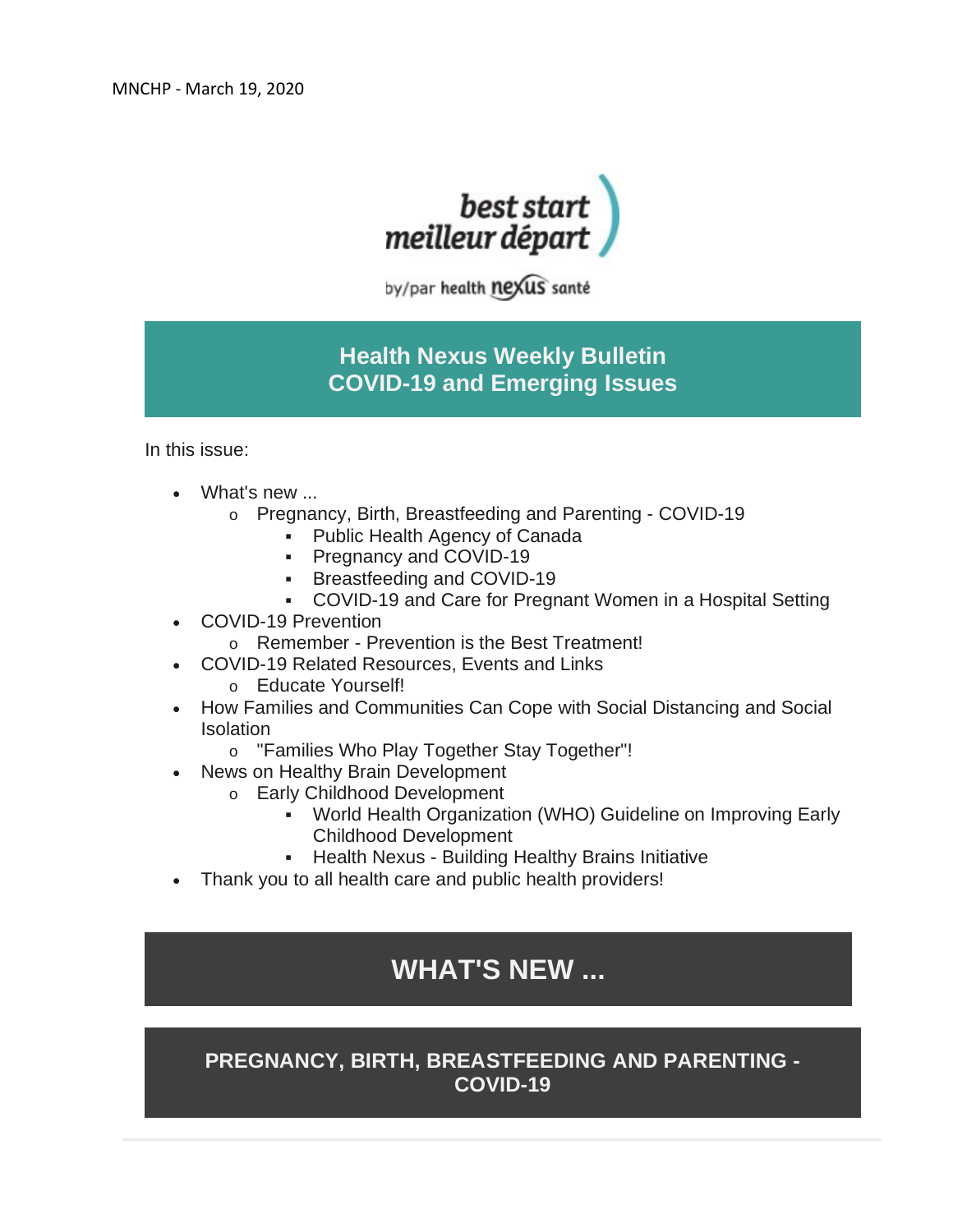## **PUBLIC HEALTH AGENCY OF CANADA**

As of March 14th, 2020, all Canadian residents should avoid non-essential travel outside of Canada due to COVID-19 Pandemic. It is critical for all Canadian residents to follow Health Canada recommendation. However, if families must travel outside of Canada or are returning to Canada, they need to follow the guidelines listed on the Government of Canada website.

For more information, please visit Coronavirus Disease (COVID-19): Travel Advice at: [www.canada.ca/en/public-health/services/diseases/2019-novel-coronavirus](http://www.canada.ca/en/public-health/services/diseases/2019-novel-coronavirus-infection/latest-travel-health-advice.html)[infection/latest-travel-health-advice.html](http://www.canada.ca/en/public-health/services/diseases/2019-novel-coronavirus-infection/latest-travel-health-advice.html) 

In addition, families also need to understand the difference between self-monitoring, self-isolation and isolation in order to keep their members and communities safe. For a detailed description please visit Coronavirus Disease (COVID-19): Prevention and Risks page at: [w](http://www.canada.ca/en/public-health/services/publications/diseases-conditions/self-monitoring-self-isolation-isolation-for-covid-19.html)[ww.canada.ca/en/public-health/services/publications/diseases](http://ww.canada.ca/en/public-health/services/publications/diseases-conditions/self-monitoring-self-isolation-isolation-for-covid-19.html)[conditions/self-monitoring-self-isolation-isolation-for-covid-19.html](http://ww.canada.ca/en/public-health/services/publications/diseases-conditions/self-monitoring-self-isolation-isolation-for-covid-19.html)



## **PREGNANCY AND COVID-19**

#### **Update from the Society of Obstetricians and Gynecologists of Canada (SOGC**).

On March 13th, 2020, SOGC released a summary of Updated SOGC Committee Opinion – COVID-19 in Pregnancy. Even though healthy pregnant people are not considered a vulnerable population as per Health Canada\* (please follow the link below for the list of vulnerable populations), "due to physiologic changes that occur in pregnancy, when compared with their non-pregnant counterparts, pregnant women with lower respiratory tract infections often experience worse outcomes, including higher rates of hospital and intensive care unit admission" (Elwood et al., 2020).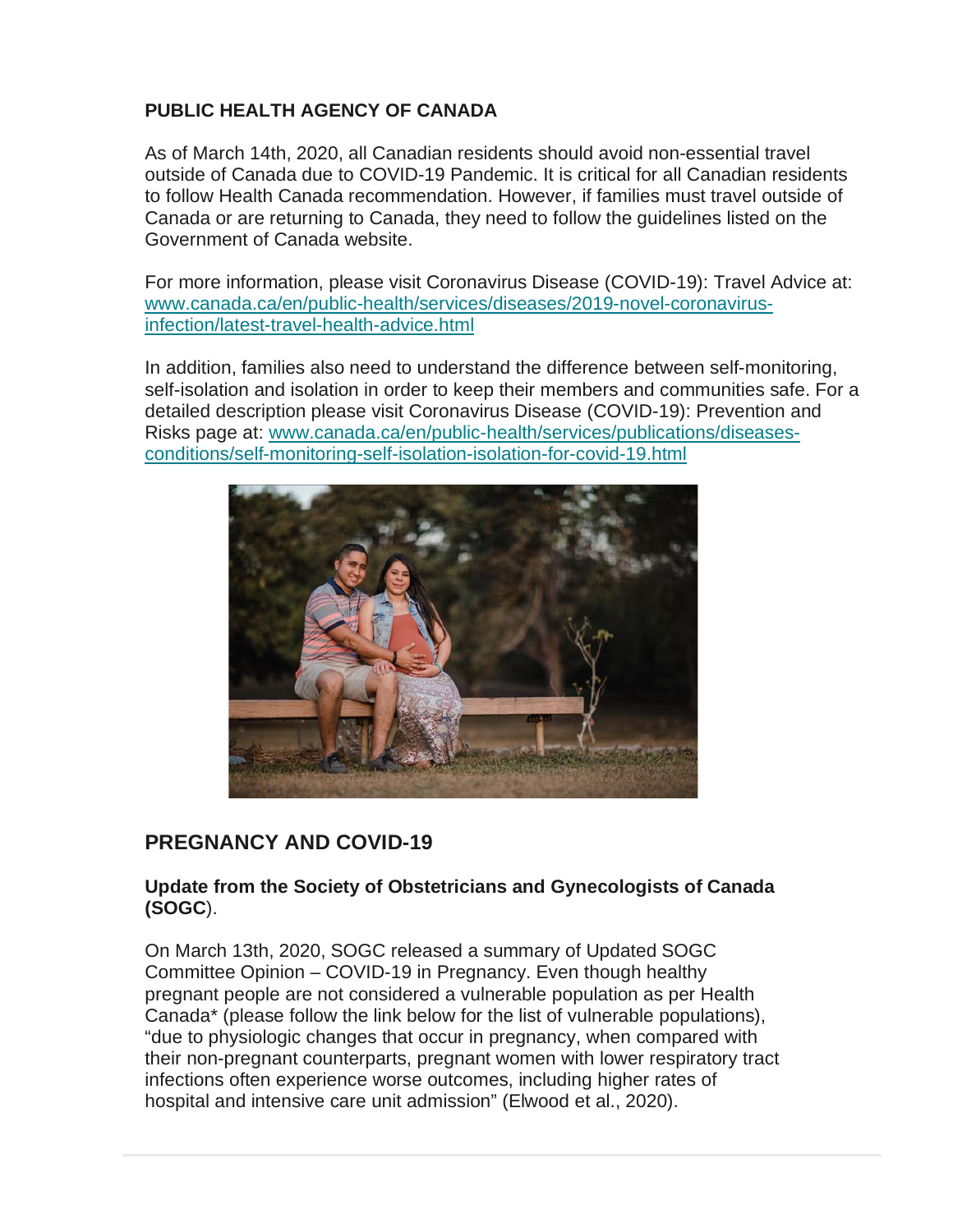Currently, there are limited reports available on the effects of COVID-19 on pregnancy, and no evidence suggesting that the effects of COVID-19 on pregnancy and fetal health will be similar to those of SARS and MERS.

To date, there is also no evidence of COVID-19 transmission from expectant parent to an infant, and testing of amniotic fluid, serum, placenta, and breast milk from people with confirmed COVID-19 infection did not find detectable viral DNA, suggesting that transmission of infection during pregnancy or via breast milk is unlikely.

Vertical transmission of infection with COVID-19 has not been associated with abnormal development of the fetus, but due to a limited number of reported cases, "the risk of congenital anomaly associated with COVID-19 cannot be completely excluded" (Elwood et al., 2020).

The complete summary of recommendation on care during pregnancy, birth, postpartum, and care of the newborn can be found here: [https://sogc.org/en/content/featured-news/Updated-SOGC-Committee-](https://sogc.org/en/content/featured-news/Updated-SOGC-Committee-Opinion%E2%80%93%20COVID-19-in-Pregnancy.asp)[Opinion–%20COVID-19-in-Pregnancy.asp](https://sogc.org/en/content/featured-news/Updated-SOGC-Committee-Opinion%E2%80%93%20COVID-19-in-Pregnancy.asp)

\* [www.canada.ca/en/public-health/services/publications/diseases](http://www.canada.ca/en/public-health/services/publications/diseases-conditions/vulnerable-populations-covid-19.html)[conditions/vulnerable-populations-covid-19.html](http://www.canada.ca/en/public-health/services/publications/diseases-conditions/vulnerable-populations-covid-19.html)

## **BREASTFEEDING AND COVID-19**



### **Update from the Academy of Breastfeeding Medicine (ABM).**

On March 10th, ABM also issued a statement on COVID-19. Up to date, it is unknown whether COVID-19 can be spread via breast milk from parent to infant. "In limited studies on women with COVID-19 and another coronavirus infection, Severe Acute Respiratory Syndrome (SARS-CoV), the virus has not been detected in breast milk; however, we do not know whether mothers with COVID-19 can transmit the virus via breast milk" (Academy of Breastfeeding Medicine, 2020).

It is important to note that the decision to breastfeed is an individual decision. Currently, there are no direct recommendations to avoid breastfeeding with a confirmed or suspected case of COVID-19.

However, parents with confirmed or suspected COVID-19 infection should exercise all necessary measures to prevent the spread of infection when breastfeeding (and/or expressing breast milk) or caring for an infant.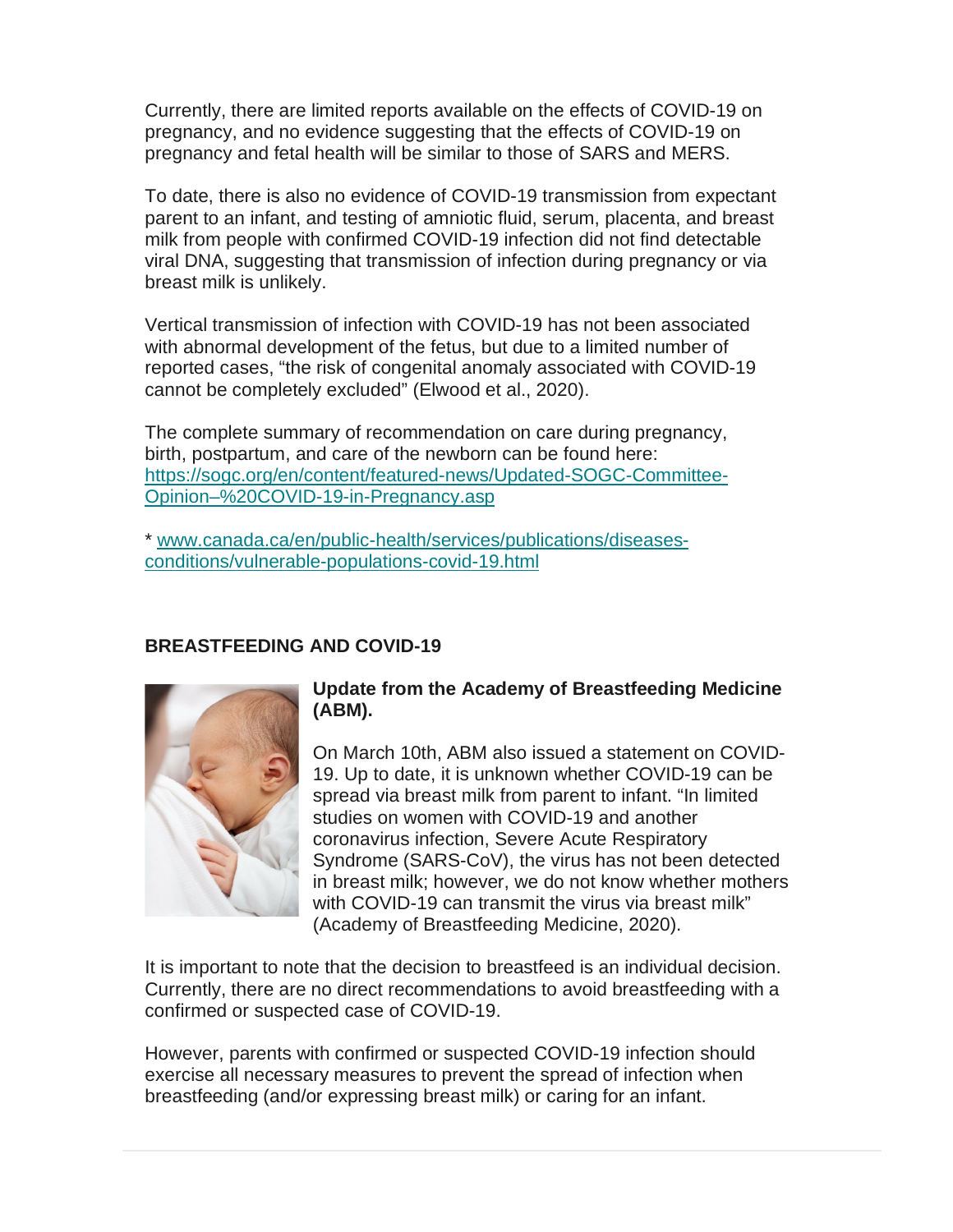A detailed list of IPAC measures at home and in a hospital setting for breastfeeding parents can be found here: <https://www.bfmed.org/abm-statement-coronavirus>

#### **World Health Organizations (WHO) on Breastfeeding and Skin-to-Skin Contact.**

WHO posted a short note on LinkedIn for parents with COVID-19 who breastfeed and do skin-to-skin contact, suggesting three core practices:

- Respiratory hygiene, incl. during feeding.
- Hand hygiene before & after contact with a child.
- Routinely clean and disinfect contact surfaces.

Check it out:

[https://www.linkedin.com/posts/world-health-organization\\_covid19-activity-](https://www.linkedin.com/posts/world-health-organization_covid19-activity-6645837367192150016-E11m/)[6645837367192150016-E11m/](https://www.linkedin.com/posts/world-health-organization_covid19-activity-6645837367192150016-E11m/)

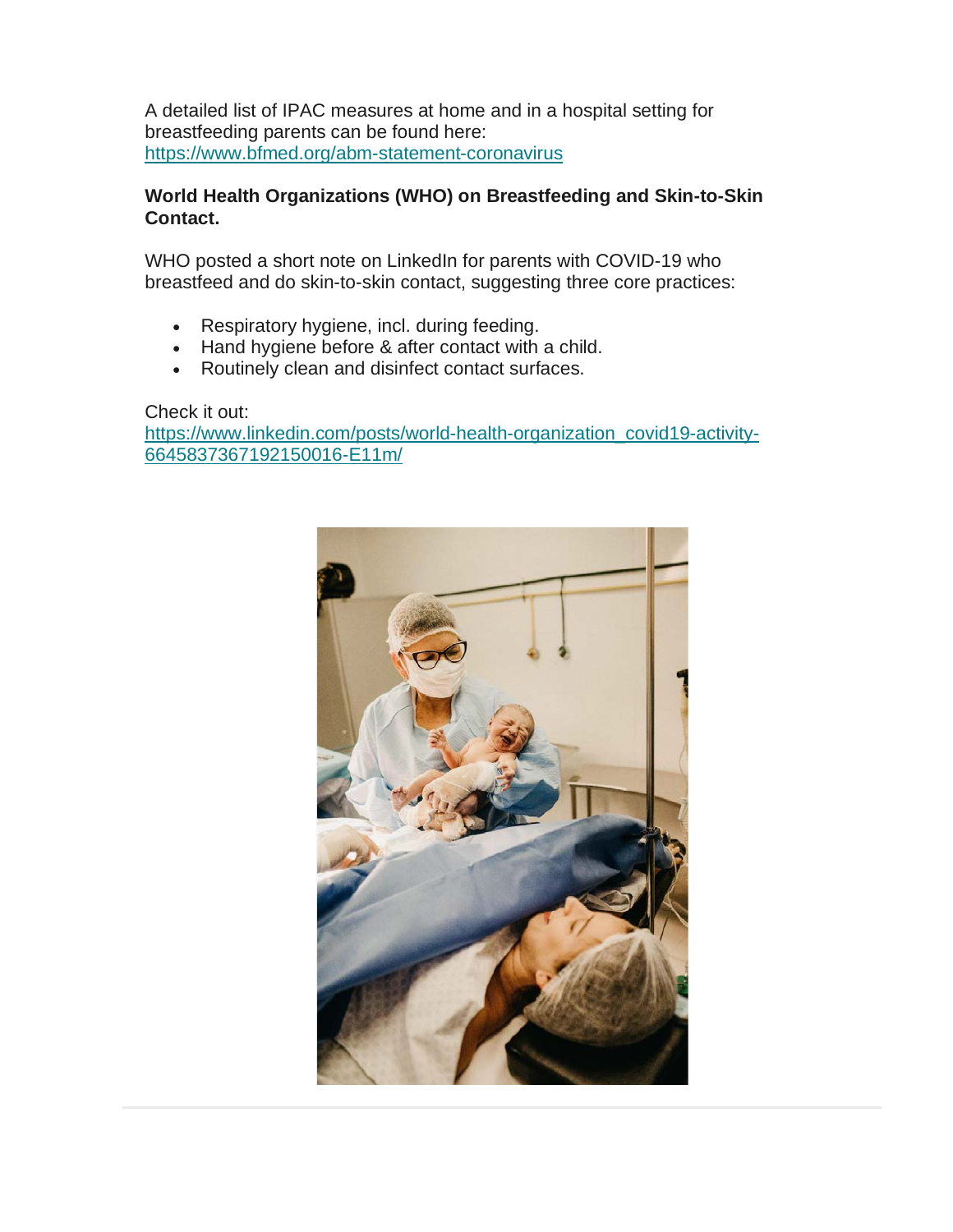### **COVID-19 AND CARE FOR PREGNANT WOMEN IN A HOSPITAL SETTING**

On March 12th, 2020, the **Center for Disease Control (CDC)** hosted a webinar on COVID-19 infection prevention and control measures for clinicians caring for children and pregnant women in inpatient obstetric healthcare settings. Despite limited evidence and reports available on specific presentations of COVID-19 in pregnant women, CDC still states that pregnancy should be considered an at-risk episode for strategies focusing on the prevention and management of COVID-19.

The summary of pre-hospital recommendations emphasizes the importance of informing the primary maternity care team, birth centre, obstetrical unit, emergency department, and IPAC team prior to the arrival of pregnant people with a confirmed case of COVID-19 or awaiting COVID-19 testing results.

In the hospital, the staff and clinicians should treat pregnant patients with confirmed or suspected COVID-19 infection according to existing IPAC protocols for COVID-19.

At the same time, infants from a parent with a confirmed case of COVID-19 should be considered as patients under investigation and should be isolated and cared for according to the IPAC guidelines.

Healthcare facilities should exercise all available measures to reduce the possibility of transmission of COVID-19 from an infected parent to a newborn.

For more information and webinar recording, please visit the CDC website at: [https://emergency.cdc.gov/coca/calls/2020/callinfo\\_031220.asp](https://emergency.cdc.gov/coca/calls/2020/callinfo_031220.asp)

### **WORLD HEALTH ORGANIZATION (WHO) UPDATE**

On March 13th, 2020, **WHO** has issued interim guidance for clinicians taking care of hospitalized adult and paediatric patients with confirmed or suspected COVID-19. The guideline contains detailed information on maternal and infant care pre- and postdelivery.

Please visit WHO website for more information: [www.who.int/publications](http://www.who.int/publications-detail/clinical-management-of-severe-acute-respiratory-infection-when-novel-coronavirus-(ncov)-infection-is-suspected)[detail/clinical-management-of-severe-acute-respiratory-infection-when-novel](http://www.who.int/publications-detail/clinical-management-of-severe-acute-respiratory-infection-when-novel-coronavirus-(ncov)-infection-is-suspected)[coronavirus-\(ncov\)-infection-is-suspected](http://www.who.int/publications-detail/clinical-management-of-severe-acute-respiratory-infection-when-novel-coronavirus-(ncov)-infection-is-suspected)

# **COVID-19 PREVENTION**

### **REMEMBER - PREVENTION IS THE BEST TREATMENT!**

On March 11th, 2020, **WHO** had declared COVID-9 as a pandemic. [www.who.int/dg/speeches/detail/who-director-general-s-opening-remarks-at-the-](http://www.who.int/dg/speeches/detail/who-director-general-s-opening-remarks-at-the-media-briefing-on-covid-19---11-march-2020)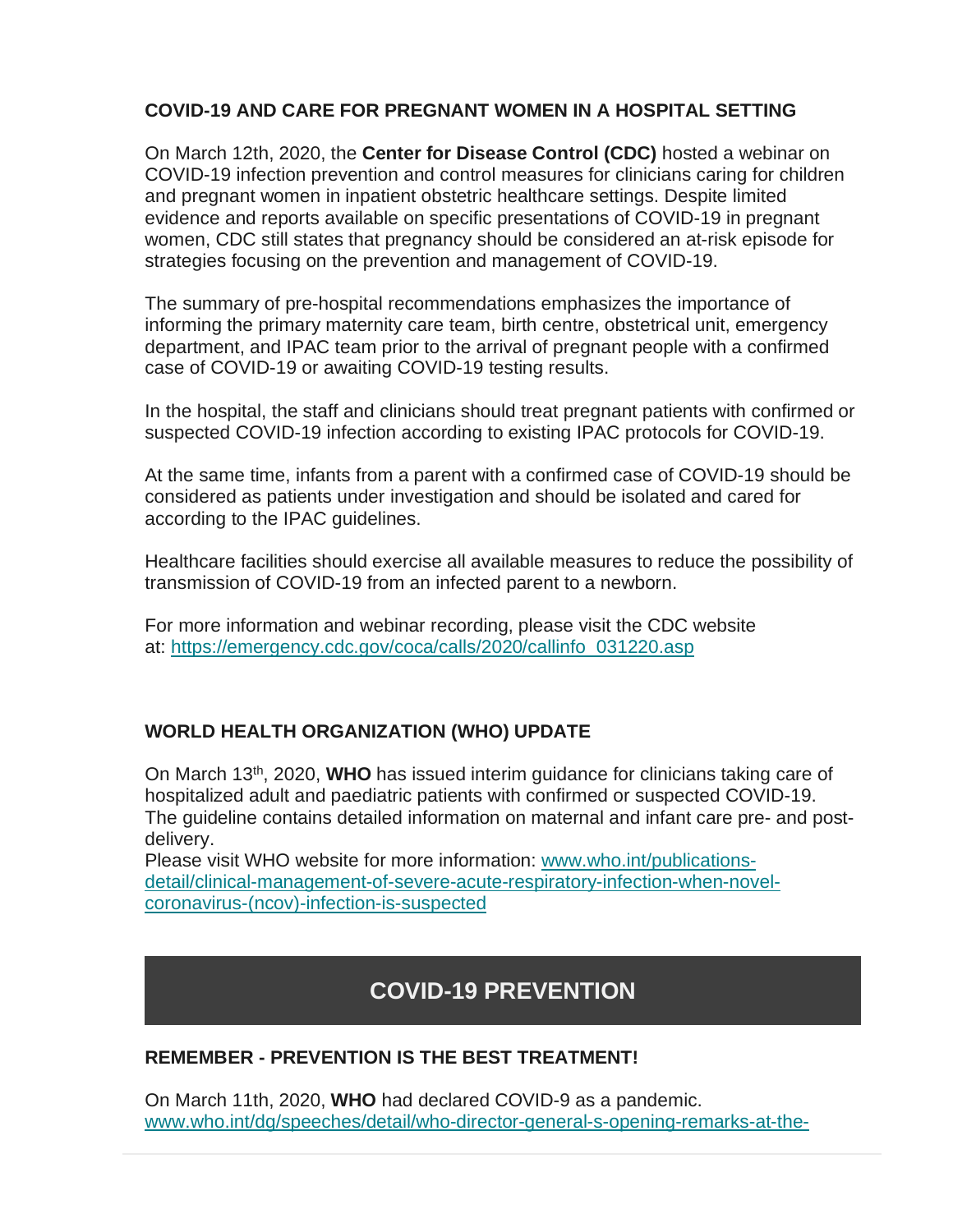[media-briefing-on-covid-19---11-march-2020](http://www.who.int/dg/speeches/detail/who-director-general-s-opening-remarks-at-the-media-briefing-on-covid-19---11-march-2020)

Preventing the spread of COVID-19 is the best treatment and everyone should take necessary measures, especially when caring for children and infants.

In February 2020, **Public Health Ontario** issued a summary sheet on how to selfisolate and care for people with a confirmed or suspected case of COVID-19. Follow the link to find out more:

[www.publichealthontario.ca/-/media/documents/ncov/factsheet-covid-19-guide](http://www.publichealthontario.ca/-/media/documents/ncov/factsheet-covid-19-guide-isolation-caregivers.pdf?la=en)[isolation-caregivers.pdf?la=en](http://www.publichealthontario.ca/-/media/documents/ncov/factsheet-covid-19-guide-isolation-caregivers.pdf?la=en)

Here, at **Health Nexus,** we are committed to taking an active role in preventing the spread of COVID-19.

We have implemented new ways of greeting, including elbow and food bump, and practiced these precautions at our Annual Conference on March 5-6<sup>th</sup>, 2020.

In addition, we are dedicated to assisting our staff in implementing social distancing, while not compromising on our commitment to support the population we serve by providing the most current evidence and research in the area of pregnancy, birth and the early years.

Health Nexus will continue to exercise all necessary precautions according to Health Canada and WHO until further notice.

# **COVID-19 RELATED RESOURCES, EVENTS AND LINKS**

#### **EDUCATE YOURSELF!**

**SafelyFed Canada** has put together a list of links and resources on breastfeeding. <http://safelyfed.ca/covid19-resources/>

**Toronto Region** COVID-19 – Recommendations for Management of Pregnant Women and Neonates with Suspected or Confirmed COVID-19 issued on March 18, 2020.

[https://www.pcmch.on.ca/wp-content/uploads/2020/03/Toronto-Region-COVID-19-](https://www.pcmch.on.ca/wp-content/uploads/2020/03/Toronto-Region-COVID-19-Management-of-pregnant-women-and-neonates-with-suspected-or-confirmed-COVID-March-17-2020-1.pdf) [Management-of-pregnant-women-and-neonates-with-suspected-or-confirmed-COVID-](https://www.pcmch.on.ca/wp-content/uploads/2020/03/Toronto-Region-COVID-19-Management-of-pregnant-women-and-neonates-with-suspected-or-confirmed-COVID-March-17-2020-1.pdf)[March-17-2020-1.pdf](https://www.pcmch.on.ca/wp-content/uploads/2020/03/Toronto-Region-COVID-19-Management-of-pregnant-women-and-neonates-with-suspected-or-confirmed-COVID-March-17-2020-1.pdf)

Important resources for parents and caregivers are also available on the *Caring for Kids* website by the **Canadian Pediatric Society**. The website hosts a wide range of information on health promotion activities, parenting and safety recommendations for parents and children from birth to teenage years, including information on COVID-19 relevant to families.

Refer parents to the website by visiting: [www.caringforkids.cps.ca/handouts/the-2019-novel-coronavirus-covid-19](https://www.caringforkids.cps.ca/handouts/the-2019-novel-coronavirus-covid-19)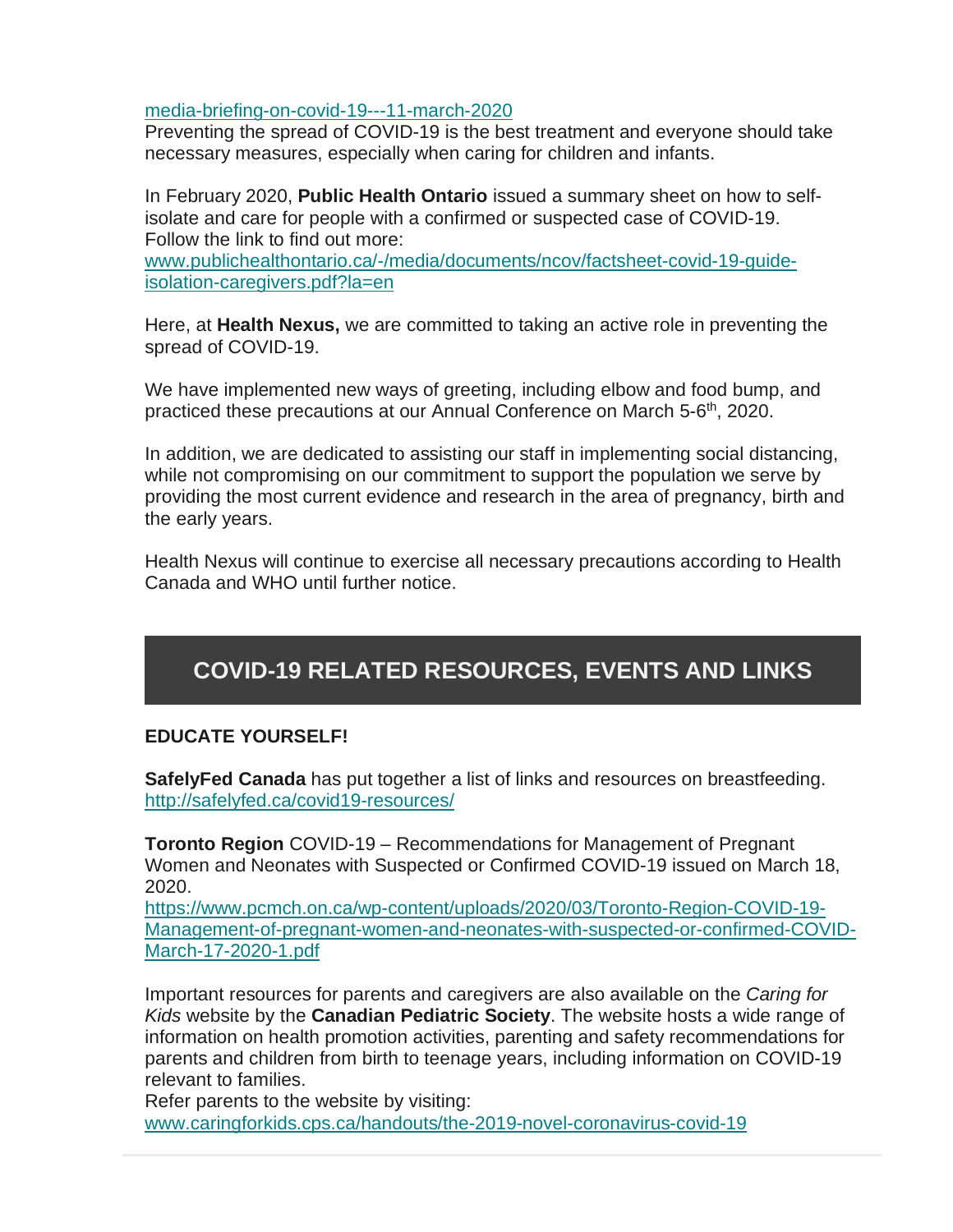**CDC information** on COVID-19 and pregnancy, birth, infant care and breastfeeding. [www.cdc.gov/coronavirus/2019-ncov/prepare/pregnancy-breastfeeding.html](http://www.cdc.gov/coronavirus/2019-ncov/prepare/pregnancy-breastfeeding.html)

# **HOW FAMILIES AND COMMUNITIES CAN COPE WITH SOCIAL DISTANCING AND ISOLATION**

### **"FAMILIES WHO PLAY TOGETHER STAY TOGETHER"!**

During this critical time for us to exercise social distancing and isolation, and cope with the state of emergency in Ontario related to COVID-19, **Health Nexus** is well equipped to support communities and families across Canada and internationally with valuable evidence-informed Best Start resources and knowledge mobilization for parents and caregivers to meaningfully engage with children and continue learning and development at home.

Early Years, Child and Family providers can share the following Best Start resources with relevant stakeholders, families and caregivers to support children while at home:

- Healthy Baby [Healthy Brain](https://resources.beststart.org/product/k99b-healthy-baby-healthy-brain-website/) Tips for Parents include tip sheet around physical safety at home and activities for healthy brain development for children ages 0- 36 months.
- [Learning to Play & Playing to Learn](https://resources.beststart.org/wp-content/uploads/2019/01/K27-E_LearningToPlay_EN_2020.pdf) booklet is a resource for everyone who cares for children and is based on the research of what, how, and when a child learns, and filled with up-to-date information, helpful tips, checklists, links to other resources. These tools will help parents and caregivers to support the child's individual growth and development.
- Have [a Ball Together](https://haveaballtogether.ca/) is a bilingual website for anyone caring for young children with facts, tips and tools to promote and support physical activity for young children. It has valuable resources on how to support physical activity at home.
- [Daddy and Me on the Move](https://resources.beststart.org/wp-content/uploads/2019/01/K57-E.pdf) is a resource for families, in particular fathers, on how to build strong father-child relationships with kids 0-6 years old.

If you have questions on how to support families and children on social isolation, please reach out to one of our Health Promotion Consultant via [beststart@healthnexus.ca.](mailto:beststart@healthnexus.ca)

# **NEWS ON HEALTHY BRAIN DEVELOPMENT**

#### **EARLY CHILDHOOD DEVELOPMENT**

**World Health Organization (WHO) Guideline on Improving Early Childhood**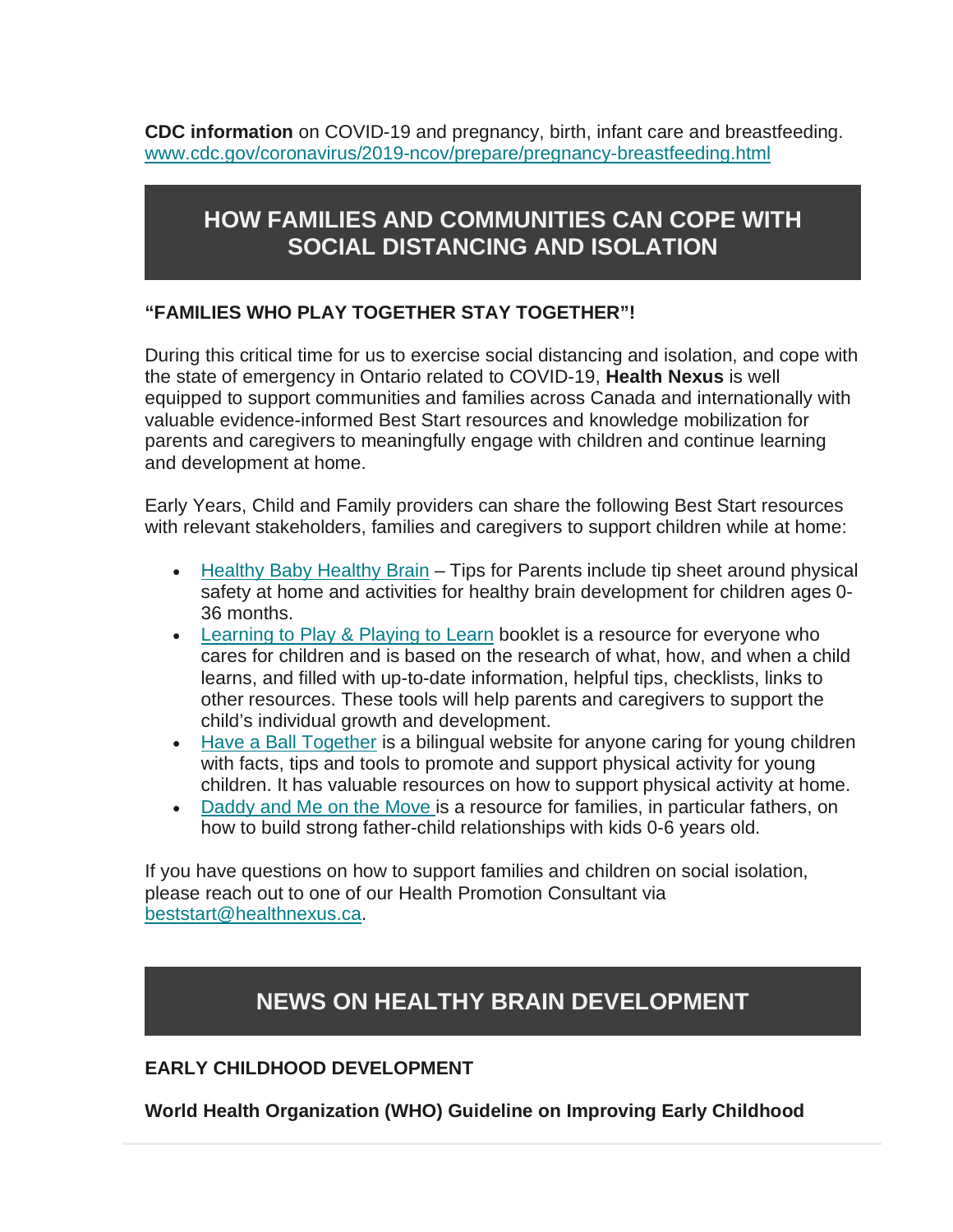#### **Development.**

At Health Nexus, we are all very excited to see the new WHO Guideline on Improving Early Childhood Development, released a couple of weeks ago!

The guide provides direction for strengthening policies and programs to better address early childhood development and contains four recommendations aimed at caregivers, health professionals and other workers who can assist families, as well as policymakers and other stakeholders.

The recommendations relate to:

- Providing responsive care during the first three years of life.
- Providing activities for early learning during the first three years of life.
- Including responsive care and early learning as part of interventions for optimal nutrition of infants and young children.
- Integrating psychosocial interventions to support maternal mental health into early childhood health and development services.

The strategies incorporated in the guideline support the collaborative initiatives which Health Nexus started to explore and implement with its stakeholders.

For complete guidelines, please visit the WHO website at: [https://www.who.int/publications-detail/improving-early-childhood-development-who](https://www.who.int/publications-detail/improving-early-childhood-development-who-guideline)[guideline](https://www.who.int/publications-detail/improving-early-childhood-development-who-guideline)

#### **Health Nexus - Building Healthy Brains Initiative.**

Building Healthy Brains initiative is designed to generate local, provincial and national impact and support families, communities and care providers with the most current, evidence-informed practices to help children have the very best start.

Since 2019, Health Nexus has been working with community partners including the Canadian Council for Substance Use and Addictions (CCSA), the Ontario's ACE's coalition, the Alberta Family Wellness Initiative, and other community partners to consider strategic approaches to building healthy brain strategies into human services programming. Following an initial consultation in November 2019, on March 5-6, 2020, Health Nexus and an inter-disciplinary team produced a 350-person consultation where community members, researchers, and human services leaders exchanged ideas on how to spread evidence-based approaches, develop resources and take actions to build healthy brains in Canadian communities.

Currently, Health Nexus is synthesizing the data collected from participants during the conference and will be working with partners to develop recommendations on local, provincial and national next steps.

Stay tuned for details and contact us if you want to get involved!